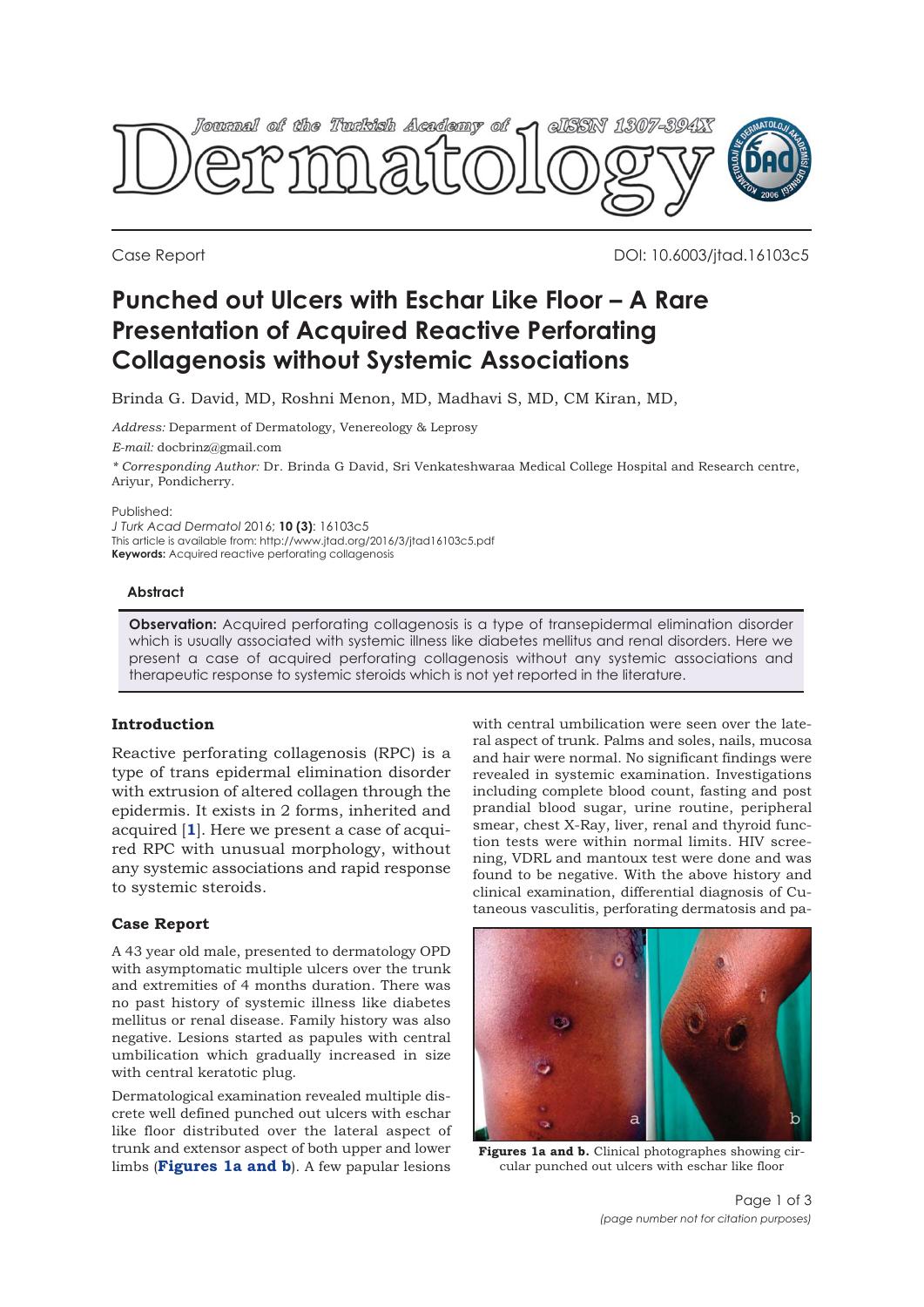

**Figure 2a, b and c.** a: Epidermis with cup shaped invagination and surface ulceration filled with keratotic and degenerated basophilic material and neutrophils showing perforation into the dermis (H&E, original magnification 10x) b: Dermis shows haphazardly and vertically arranged collagen bundles impinging the perforated invagination. (Masson Trichrome, original magnification 10X)

c: Thick and haphazardly oriented elastic fibers in the dermis ( Verhoeff -van Gieson, original magnification 10X)

pulonecrotic tuberculid were considered. Histopathological examination of the lesions showed the following findings. Epidermis showed cup shaped invagination surrounded by acanthosis and surface ulceration. The invagination is filled with keratotic and degenerated basophilic material with neutrophills. Base of invagination showed perforation into the dermis. Dermis showed acute and chronic inflammatory infiltrate along with thick and haphazardly oriented elastic fibers. Special staining (**Figures 2a, b and c**) with Masson Trichrome and Von Gieson showed vertically oriented degenerated collagen bundles impinging the perforated invagination.

Based on clinical and histo-pathological findings, the diagnosis of acquired reactive perforating collagenosis (ARPC) was made. Patient was put on systemic steroids for a period of 2 weeks. Lesions started resolving after 2 weeks and complete resolution of lesions with post inflammatory hyper-pigmentation was seen in a period of 2 months. Patient was followed up for six months with no recurrence.

## **Discussion**

Acquired perforating dermatosis (APC) can be divided into four types depending on the epidermal disruption and nature of materials extruded through the epidermis. They include acquired reactive perforating collagenosis, Kyrle's disease, elastosis perforans serpiginosa and perforating folliculitis [**[2](#page-2-0)**]. APC is usually seen associated with diabetes mellitus [**[1](#page-2-0)**] and renal diseases [**[3](#page-2-0)**]. There are other reports of ARPC associated with hepatocellular carcinoma [**[4](#page-2-0)**], Hodgkin's lymphoma [**[5](#page-2-0)**] chronic myeloid leukemia [**[6](#page-2-0)**], acquired immunodeficiency syndrome [**[7](#page-2-0)**], atopic derma-

titis [**[8](#page-2-0)**], pulmonary aspergillosis [**[9](#page-2-0)**] and pregnancy [**[10](#page-2-0)**]. In contrast our case has none of the reported or other systemic illness. The asymptomatic nature of the ulcers, normal haemogram and ESR with a negative culture report ruled out vasculitic and infective etiology. Papulonecrotic tuberculid was ruled out with the help of histopathology findings, negative mantoux test and normal ESR. The histopathological differential diagnoses considered were perforating folliculitis , Kyrle's disease and ARPC. As majority of the lesions were nonfollicular and invagination of epidermis was not involving hair follicle, perforating folliculitis was ruled out. The points against Kyrle's disease were presence of collagen impinging on the perforation and elastic fibers in the dermis as evidenced by special staining.

Reactive perforating collagenosis was first described by *Mehergan* et al in the year 1967 [[11](#page-2-0)]. Our case has met the diagnostic criteria of Faver's [**[1](#page-2-0)**] which include: 1) histopathological findings of transepidermal elimination of necrotic basophilic collagen bundles into a cup shaped epidermal depression. 2) umbilicated papules with a central adherent keratotic plug and 3) onset of the lesions after 18 years of age. The recommended treatment modalities for APC includes allopurinol, [**[11](#page-2-0)**] topical or intralesional steroids, PUVA [**[12](#page-2-0)**], NBUVB [**[12](#page-2-0)**], tacalcitol, tazarotene [**13**] and doxycycline [**[14](#page-2-0)**]. In our case there was complete resolution to systemic steroids which is not yet reported in the literature.